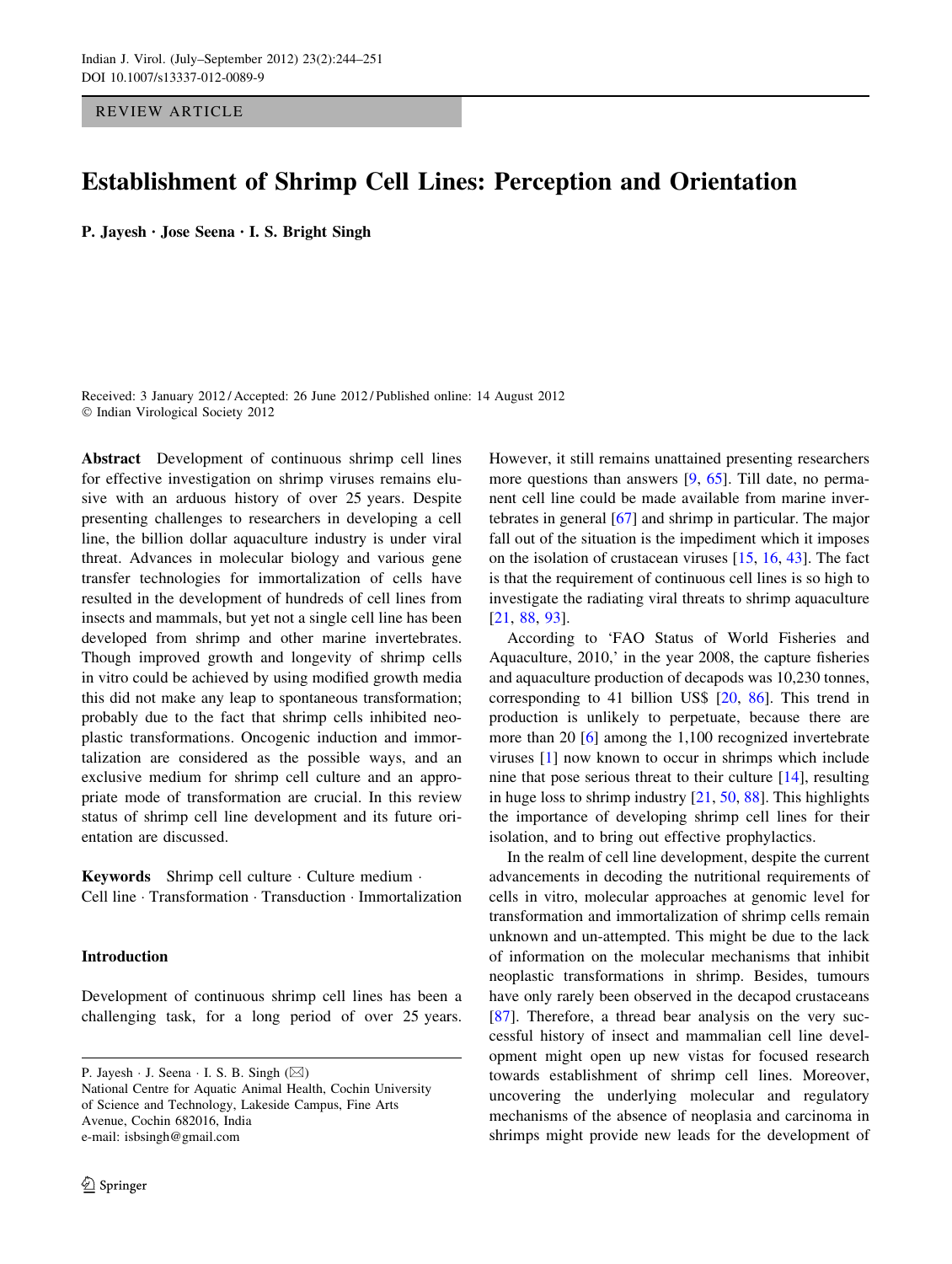anti-ageing and anti-cancer interventions in humans as well [[86\]](#page-7-0).

In this review, we try to compile the current status and trends on shrimp cell line research and orient towards the prospects of development of continuous cell lines from penaeids.

## History of Shrimp Cell Culture

The earliest attempts on shrimp cell culture development appeared as published document in 1986 by Chen and colleagues from National Taiwan University, Taiwan [\[9](#page-5-0)]. They had chosen Penaeus monodon as the species of choice from which several cell culture systems could be generated using various tissues and organs. Three years after the first publication in shrimp cell culture in 1989, researchers published an attempt [[12\]](#page-5-0) of shrimp cell culture development from Penaeus penicillatus and on the same year first report on the susceptibility of primary lymphoid cell culture to monodon-type baculovirus was published [\[8](#page-5-0)]. This is considered as the first report on in vitro cultivation of penaeid virus in shrimp cell culture. Although only limited success could be obtained, several researchers commenced attempting to develop cell cultures from various tissues and organs of different penaeid species [[13,](#page-5-0) [19,](#page-5-0) [28](#page-5-0), [35,](#page-5-0) [39,](#page-6-0) [44–46,](#page-6-0) [49,](#page-6-0) [57,](#page-6-0) [63,](#page-6-0) [70,](#page-6-0) [72,](#page-6-0) [80,](#page-7-0) [90](#page-7-0)], and this included test of their susceptibility to shrimp viruses as well [[40,](#page-6-0) [51](#page-6-0), [52,](#page-6-0) [56](#page-6-0)]. In 2000, report on the ultra structure of white spot syndrome virus (WSSV) grown in primary lymphoid cell culture was published [\[89](#page-7-0)], however, its morphogenesis could not be fully elucidated for want of certified shrimp cell lines. Although the morphology and ultrastructure of WSSV have not been fully understood, several characteristics of this virus have emerged in recent years [[71\]](#page-6-0). In addition to the effort on spontaneous transformation and immortalization by continuous maintenance and repeated passage of the cells in vitro and the 'organized neglect' [[29\]](#page-5-0) in the process of cell culture development, in the year 1995 researchers attempted to induce transformation in shrimp cells by transfection with oncogene [\[78](#page-6-0)]. Accordingly, in 2000 first transgenic expression in shrimp cells could be accomplished [\[73](#page-6-0)] followed by the development of vesicular somatitis virus-glycoprotein (VSV-G) pseudotyped retroviral vectors [[37](#page-5-0)] and their successful integration in shrimp primary cell culture genome [\[36](#page-5-0)]. However, this also did not lead to immortalization of cell cultures. The lack of success in spontaneous and induced cell line development subsequently paved the way for the attempts on developing fusion cell line [[15,](#page-5-0) [16](#page-5-0)], but, with little success. More recently, researchers have succeeded in viral gene expression [[42\]](#page-6-0), determinations of cytotoxicity and genotoxicity [\[41](#page-6-0), [43\]](#page-6-0), and viral multiplication [[26\]](#page-5-0) employing primary cell culture systems developed from different species of penaeids.

## Cell Culture Medium: A Stepping Stone for Cell Line Development

Several hindrances stand in the way of the development of shrimp cell lines. One among them is the unsettling fact of an appropriate shrimp cell culture medium. The media used for shrimp cell culture development have been mostly the modified commercially available preparations, despite the fact that the media composition happens to be the most important factor which determines the success of any cell line development [\[60](#page-6-0)]. To date, a medium exclusively for in vitro growth of shrimp cell cultures has not been designed, and the fact that an appropriate medium is required to establish shrimp cell lines in tune with the quantum change which the Grace's insect cell culture medium [\[29–32](#page-5-0)] has brought about; ever since the publication of Grace's insect cell culture medium, over 500 insect cell lines could be established [\[53](#page-6-0), [76\]](#page-6-0). Likewise, to formulate an exclusive shrimp cell culture medium, indepth analysis of the biochemistry of body fluids [[64,](#page-6-0) [74\]](#page-6-0) is the prime requirement. Moreover, to tide over the difficulties in developing a complete medium for shrimp cell culture, attention must be directed towards satisfying the nutritional requirements of each cell type.

Despite the necessity of an exclusive medium for shrimp cell culture several researchers, over decades, have been modifying commercially available media to suit the requirements of shrimp cells in vitro [\[16](#page-5-0), [43](#page-6-0), [69](#page-6-0)]. Among the commercial media used, Leibovitz's-15 (L-15) has been the most popular one for shrimp cell culture. Of the 50 selected publications 32 (64 %), were based on L-15 as the basal medium [[2–4](#page-5-0), [7–11](#page-5-0), [13](#page-5-0), [15](#page-5-0), [18](#page-5-0), [25](#page-5-0), [37,](#page-5-0) [40–42,](#page-6-0) [46,](#page-6-0) [51](#page-6-0), [56–58](#page-6-0), [62–64,](#page-6-0) [69,](#page-6-0) [73](#page-6-0), [74](#page-6-0), [78,](#page-6-0) [80–83,](#page-7-0) [89](#page-7-0)], six (12 %) selected Grace's Insect Medium [\[26](#page-5-0), [27,](#page-5-0) [49](#page-6-0), [63,](#page-6-0) [82](#page-7-0), [89](#page-7-0)], five (10 %) M199 [[28,](#page-5-0) [39,](#page-6-0) [48,](#page-6-0) [74](#page-6-0), [82](#page-7-0)], and three (6 %) MPS [\[19](#page-5-0), [36,](#page-5-0) [80](#page-7-0)]. A couple of other media such as Pj-2 [\[55](#page-6-0)], NCTC 135 [\[89](#page-7-0)], MM Insect medium and TC 100 medium [\[63](#page-6-0)], were also tested for the development of cell lines from shrimp (Fig. [1\)](#page-2-0). From the review it is rather inappropriate to point out any medium mentioned above as the most effective one as it has been a personal choice.

# Organic and Inorganic Supplements to Improve Growth of Shrimp Cell Cultures In Vitro

Considering the inadequacy of the available growth media several attempts have been made to improvise the composition by adding supplements in isolation as well as in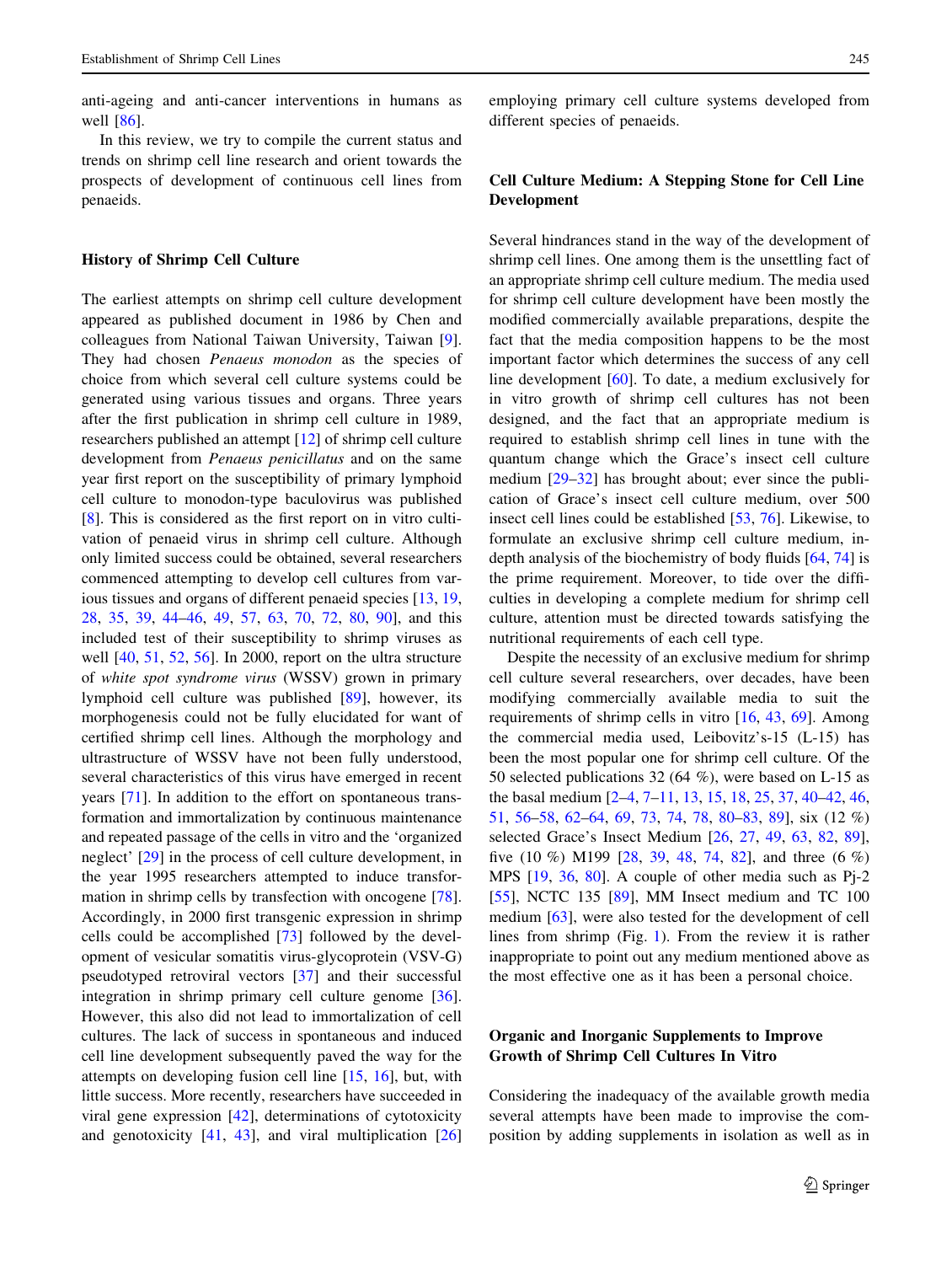<span id="page-2-0"></span>

Fig. 1 Growth media used for shrimp cell culture (In % of the 50 selected publications)

multiples. Several investigators selected crustacean body fluids and extracts to improve the basal medium. Among them shrimp extract was the most popular one used in varying concentrations of 4 % [[51\]](#page-6-0), 8 % [\[63](#page-6-0), [78](#page-6-0)], 10 % [\[8](#page-5-0), [26,](#page-5-0) [27](#page-5-0), [82\]](#page-7-0), 27 % [\[46](#page-6-0)] and 30 % [[9](#page-5-0)]. Hemolymph of lobsters at 10 % concentration [\[9](#page-5-0)] was also used. Moreover, ovary extracts [[10\]](#page-5-0) chitosan and nerve nodule extracts [\[19](#page-5-0)] were also incorporated in the medium as growthpromoting factors. Fetal bovine serum/fetal calf serum as the supplements with a concentration of 10  $\%$  [\[26](#page-5-0), [27,](#page-5-0) [48,](#page-6-0) [49,](#page-6-0) [56,](#page-6-0) [57\]](#page-6-0), 15 % [\[2–4](#page-5-0)], 18 % [[9\]](#page-5-0) and 20 % [[19,](#page-5-0) [36,](#page-5-0) [40–42,](#page-6-0) [51,](#page-6-0) [55](#page-6-0), [63](#page-6-0), [73,](#page-6-0) [78,](#page-6-0) [89](#page-7-0)] were added as the source of minerals, proteins, lipids, hormones [[24\]](#page-5-0) and as the growthpromoting substances [\[59](#page-6-0)]. Considering the importance of inorganic salts for the maintenance of ionic balance and osmotic pressure [[61\]](#page-6-0), researchers have used KCl, MgSO4,  $MgCl<sub>2</sub>$ , and CaCl<sub>2</sub> at concentrations ranging from 0.9 to 3 g/l to supplement the required quantity in the growth medium [[39,](#page-6-0) [48](#page-6-0), [49](#page-6-0)]. To adjust osmolality, NaCl at a concentration ranging from 6 to 12 g/l  $[9, 19, 40, 49]$  $[9, 19, 40, 49]$  $[9, 19, 40, 49]$  $[9, 19, 40, 49]$  $[9, 19, 40, 49]$  $[9, 19, 40, 49]$  $[9, 19, 40, 49]$ has also been added besides the balanced salt solutions [\[40](#page-6-0), [78](#page-6-0)].

Addition of vitamins [[41](#page-6-0), [42\]](#page-6-0), proline [[49,](#page-6-0) [56](#page-6-0), [57,](#page-6-0) [82\]](#page-7-0) and glutamine [\[28](#page-5-0), [82\]](#page-7-0) has been proven to be the choice of supplements in the growth media. In addition, lactalbumin hydrolizate at a concentration of 0.1–1 g/l [[2–4,](#page-5-0) [39,](#page-6-0) [48,](#page-6-0) [55–57\]](#page-6-0), tryptose phosphate broth at 2.95 mg/ml [\[41,](#page-6-0) [42\]](#page-6-0) and TC Yeastolate at 1 g/l [[56,](#page-6-0) [57](#page-6-0)] have also been used as the source of peptides, amino acids and carbohydrates. As the additional energy source  $0.3-2$  g/l glucose  $[40-42,$ [55–57\]](#page-6-0) and 0.55 g/l sodium pyruvate [[19\]](#page-5-0) have also been supplemented. Buffering agents such as HEPS [\[28](#page-5-0), [48](#page-6-0), [82\]](#page-7-0) and NaHCO<sub>3</sub> have been incorporated by many researchers [\[19](#page-5-0), [28,](#page-5-0) [48,](#page-6-0) [49](#page-6-0)]. Growth factors such as epidermal growth factor at a concentration 20–30 ng/ml [\[51](#page-6-0), [63,](#page-6-0) [78](#page-6-0)] and 10 units/ml of human recombinant interleukin-2 [[78\]](#page-6-0) have been used to improve the proliferation of cells in vitro. All these modifications have led to improvisation of growth media with enhancement in growth and multiplication of primary cell cultures, but have never lead to the establishment of any cell line.

#### Species of Choice: A Major Concern

Since the first attempt on shrimp cell line development, performed in 1986 by Chen et al. [\[9](#page-5-0)], P. monodon remained the best sought after candidate species among all penaeids in the development of cell cultures; may be due to its availability in all South East Asian Countries and its popularity as the most widely cultured species. Of the 50 selected publications, 17 reported (34 %) P. monodon  $[2-4, 7, 8, 10, 15, 23, 35, 41, 42, 44, 58, 69, 83, 89, 90]$  $[2-4, 7, 8, 10, 15, 23, 35, 41, 42, 44, 58, 69, 83, 89, 90]$  $[2-4, 7, 8, 10, 15, 23, 35, 41, 42, 44, 58, 69, 83, 89, 90]$  $[2-4, 7, 8, 10, 15, 23, 35, 41, 42, 44, 58, 69, 83, 89, 90]$  $[2-4, 7, 8, 10, 15, 23, 35, 41, 42, 44, 58, 69, 83, 89, 90]$  $[2-4, 7, 8, 10, 15, 23, 35, 41, 42, 44, 58, 69, 83, 89, 90]$  $[2-4, 7, 8, 10, 15, 23, 35, 41, 42, 44, 58, 69, 83, 89, 90]$  $[2-4, 7, 8, 10, 15, 23, 35, 41, 42, 44, 58, 69, 83, 89, 90]$  $[2-4, 7, 8, 10, 15, 23, 35, 41, 42, 44, 58, 69, 83, 89, 90]$  $[2-4, 7, 8, 10, 15, 23, 35, 41, 42, 44, 58, 69, 83, 89, 90]$  $[2-4, 7, 8, 10, 15, 23, 35, 41, 42, 44, 58, 69, 83, 89, 90]$  $[2-4, 7, 8, 10, 15, 23, 35, 41, 42, 44, 58, 69, 83, 89, 90]$  $[2-4, 7, 8, 10, 15, 23, 35, 41, 42, 44, 58, 69, 83, 89, 90]$  $[2-4, 7, 8, 10, 15, 23, 35, 41, 42, 44, 58, 69, 83, 89, 90]$  $[2-4, 7, 8, 10, 15, 23, 35, 41, 42, 44, 58, 69, 83, 89, 90]$  $[2-4, 7, 8, 10, 15, 23, 35, 41, 42, 44, 58, 69, 83, 89, 90]$  $[2-4, 7, 8, 10, 15, 23, 35, 41, 42, 44, 58, 69, 83, 89, 90]$  $[2-4, 7, 8, 10, 15, 23, 35, 41, 42, 44, 58, 69, 83, 89, 90]$  $[2-4, 7, 8, 10, 15, 23, 35, 41, 42, 44, 58, 69, 83, 89, 90]$  $[2-4, 7, 8, 10, 15, 23, 35, 41, 42, 44, 58, 69, 83, 89, 90]$  $[2-4, 7, 8, 10, 15, 23, 35, 41, 42, 44, 58, 69, 83, 89, 90]$  $[2-4, 7, 8, 10, 15, 23, 35, 41, 42, 44, 58, 69, 83, 89, 90]$  $[2-4, 7, 8, 10, 15, 23, 35, 41, 42, 44, 58, 69, 83, 89, 90]$  $[2-4, 7, 8, 10, 15, 23, 35, 41, 42, 44, 58, 69, 83, 89, 90]$  $[2-4, 7, 8, 10, 15, 23, 35, 41, 42, 44, 58, 69, 83, 89, 90]$  $[2-4, 7, 8, 10, 15, 23, 35, 41, 42, 44, 58, 69, 83, 89, 90]$  $[2-4, 7, 8, 10, 15, 23, 35, 41, 42, 44, 58, 69, 83, 89, 90]$  $[2-4, 7, 8, 10, 15, 23, 35, 41, 42, 44, 58, 69, 83, 89, 90]$  as the species of choice, eight researchers (16 %) used Penaeus japonicus [[10,](#page-5-0) [39,](#page-6-0) [47](#page-6-0), [48](#page-6-0), [55–57,](#page-6-0) [72\]](#page-6-0), seven (17 %) selected Penaeus chinensis [[13,](#page-5-0) [19](#page-5-0), [36–](#page-5-0)[38,](#page-6-0) [40](#page-6-0), [80\]](#page-7-0) and Penaeus vannamei [[18,](#page-5-0) [26](#page-5-0), [27](#page-5-0), [49](#page-6-0), [51,](#page-6-0) [63,](#page-6-0) [82](#page-7-0)]. Moreover, six authors (16 %) selected Penaeus stylirostris [\[49](#page-6-0), [51](#page-6-0), [63,](#page-6-0) [73,](#page-6-0) [74](#page-6-0), [78\]](#page-6-0) as the donor animal of tissues and organs. Besides, in two publications (4 %) Penaeus indicus [\[46](#page-6-0), [82\]](#page-7-0) and *Penaeus aztecus* [\[18](#page-5-0), [64](#page-6-0)] were the species used. There is only one report  $(2 \%)$  of using P. penicillatus [[10\]](#page-5-0) for extracting tissues and organs for cell culture development (Fig. [2](#page-3-0)). This indicated that the species selection was based on availability and personal choice and not on the basis of any advantage which one might obtain by selecting a species.

#### Tissues and Organs used for Cell Culture Development

Ovary and the lymphoid were the most commonly used donor tissues for cell culture development. Of the 90 selected experiments with 15 different tissues, 20 were conducted with lymphoid [[3,](#page-5-0) [4](#page-5-0), [7](#page-5-0), [8,](#page-5-0) [10,](#page-5-0) [12,](#page-5-0) [35](#page-5-0), [37](#page-5-0), [39,](#page-6-0) [47,](#page-6-0) [48](#page-6-0), [51](#page-6-0), [52](#page-6-0), [63](#page-6-0), [64,](#page-6-0) [78–](#page-6-0)[80,](#page-7-0) [89,](#page-7-0) [90\]](#page-7-0) and 18 with ovary [[9–11,](#page-5-0) [23](#page-5-0), [27,](#page-5-0) [36,](#page-5-0) [48](#page-6-0), [49,](#page-6-0) [56,](#page-6-0) [57](#page-6-0), [62](#page-6-0), [63,](#page-6-0) [73,](#page-6-0) [74](#page-6-0), [80–82,](#page-7-0) [90\]](#page-7-0). Ten experiments were with hemocytes [[10,](#page-5-0) [15](#page-5-0), [18](#page-5-0), [26–28,](#page-5-0) [39–42](#page-6-0)], four with eyestalk [[27,](#page-5-0) [46](#page-6-0), [62,](#page-6-0) [80\]](#page-7-0). Besides, testis [\[62](#page-6-0), [81\]](#page-7-0), heart [\[9](#page-5-0), [10,](#page-5-0) [48,](#page-6-0) [62,](#page-6-0) [80](#page-7-0)], hepatopancreas [[9,](#page-5-0) [28,](#page-5-0) [48](#page-6-0), [55](#page-6-0), [58](#page-6-0), [62](#page-6-0), [64,](#page-6-0) [81,](#page-7-0) [89\]](#page-7-0), gill [[9,](#page-5-0) [62\]](#page-6-0), nerve [\[9](#page-5-0), [13,](#page-5-0) [48,](#page-6-0) [62,](#page-6-0) [80](#page-7-0), [81](#page-7-0)], muscle [[9,](#page-5-0) [27,](#page-5-0) [48](#page-6-0)], hematopoietic tissue [\[11](#page-5-0), [62,](#page-6-0) [90](#page-7-0)], embryonic tissue [\[19](#page-5-0), [80](#page-7-0), [82\]](#page-7-0), epidermis [[81,](#page-7-0) [82](#page-7-0)], gut [\[9](#page-5-0), [62](#page-6-0)] and Y organ [[81\]](#page-7-0) were also widely used for cell culture development (Fig. [3\)](#page-3-0). Among the tissues used the most advancement was obtained from lymphoid and ovarian tissues only.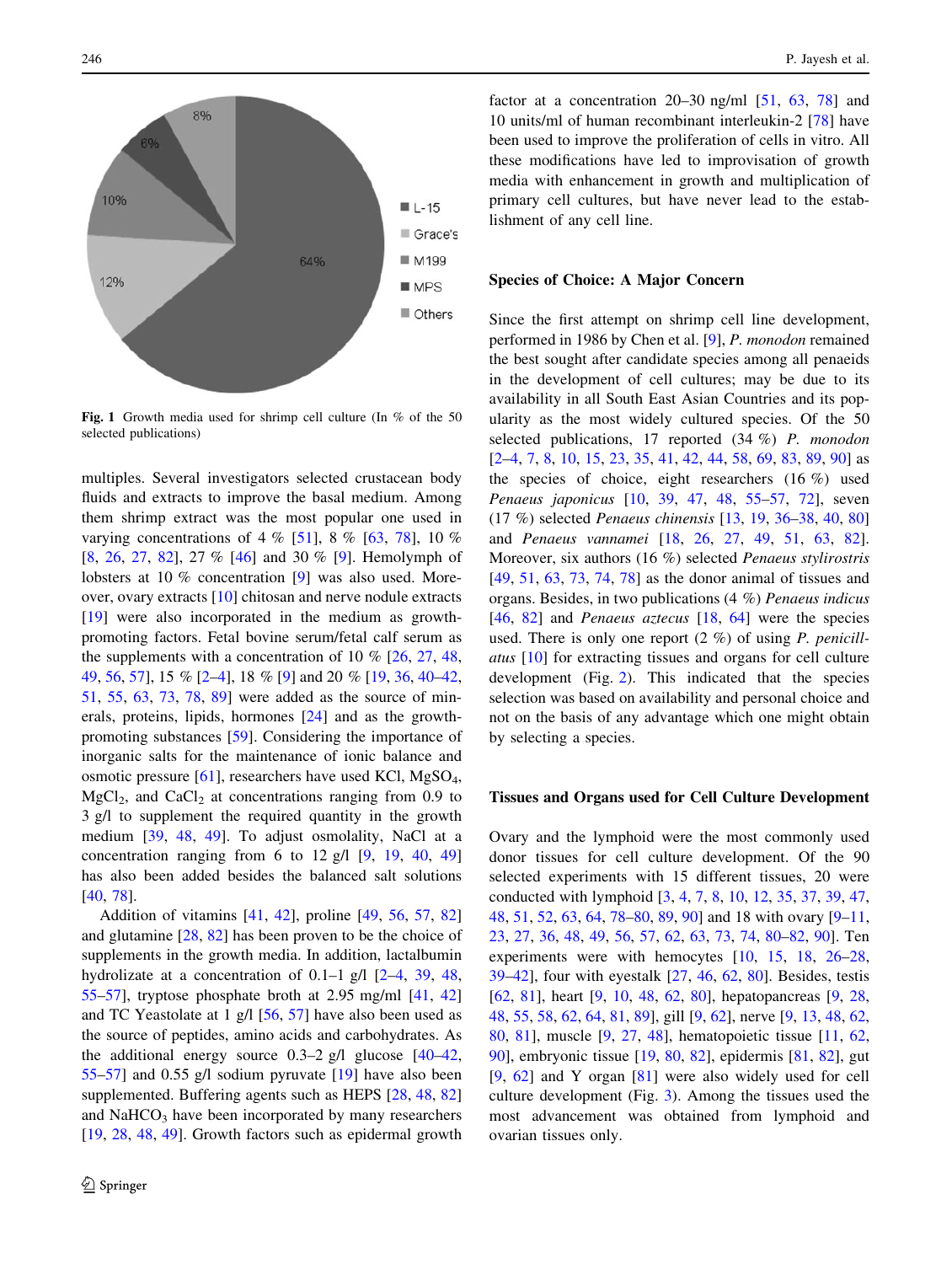<span id="page-3-0"></span>

Fig. 2 Penaeid species used for cell culture development (In % of the 50 selected publications)

### Longevity and Sub-culturing of the Cell Cultures

The ultimate objective of every shrimp cell culture development programme is the establishment of corresponding cell lines. However, this objective has not been achieved so far. Although unable to be sub cultured, various researchers could maintain cell cultures for different duration. Accordingly, researchers could maintain ovarian cell culture for 66 days [\[27](#page-5-0)], 45 days [[57\]](#page-6-0), 20 days [\[10](#page-5-0)], 10 days [\[49](#page-6-0)] and to several months [[80,](#page-7-0) [82\]](#page-7-0) along with single passage [[62\]](#page-6-0) and 3 passages [\[9](#page-5-0), [10](#page-5-0)]. Lymphoid cell cultures were reported to be passaged 2 times [[8\]](#page-5-0), 3 times [\[10](#page-5-0)], and maintained for 54 days [\[39](#page-6-0)], 20 days [[10\]](#page-5-0) and for a period



Fig. 3 Various tissues used for shrimp cell culture development. LY lymphoid, OV ovary, HC haemocytes, ES eye stalk, TS testis, HT heart, HP hepatopancreas, GL gill, NR nerve, ML muscle, HPT haematopoeitic tissue, ET embryonic, ED epidermis, GT gut, YO Y organ (results from 90 experiments)

greater than 3 weeks [[63\]](#page-6-0) to 3 months [\[80](#page-7-0)]. However, Hsu et al. [[35\]](#page-5-0) claimed to have attained more than 90 passages for a lymphoid cell culture which was later reported as Thraustochytrid contamination by Rinkevich [\[68](#page-6-0)]. At the same time Tapay et al. [\[78](#page-6-0)] reported to have attained even 44 passages of lymphoid cell culture. With eye stalk cell culture several workers reported to have maintained them for 12 days  $[27]$  $[27]$ , 3 months and attained 4 passages  $[46]$  $[46]$ . Besides, haemocyte cultures were maintained for 48 days [\[27](#page-5-0)], 20 days [\[40](#page-6-0)], 10 days [\[39](#page-6-0)], 8 days [\[41](#page-6-0), [42](#page-6-0)], and 4 days [[10\]](#page-5-0). Embryonic cell cultures could be maintained for several months [[82\]](#page-7-0) and attained 10 passages [\[19](#page-5-0)]. Moreover, researchers could maintain nerve cells from 15 days [[13\]](#page-5-0) and to up to 3 months [\[63](#page-6-0)], heart tissue for 4 days [[10\]](#page-5-0) and hepatopancreas for 30 days [\[27](#page-5-0)]. The striking observation was that there existed no consistency in the number of days which a cell culture could be maintained by different workers.

## Virus Susceptibility in Various Cell Culture Systems Developed from Shrimp

Penaeid lymphoid organ cell culture system has been claimed as the best option for in vitro growth of several pathogenic viruses. Many researchers claimed the in vitro growth of monodon-type baculovirus in lymphoid cell culture from P. monodon [\[7](#page-5-0), [8\]](#page-5-0). Susceptibility of Yellow head virus in lymphoid cell culture from P. monodon [[2,](#page-5-0) [4,](#page-5-0) [10,](#page-5-0) [79\]](#page-6-0), P. japonicus and P. penicillatus [\[10](#page-5-0)], and from *P. vannamei* [[51,](#page-6-0) [52](#page-6-0)] have been reported. Moreover, Lu et al. [\[52](#page-6-0)] suggested the in vitro growth of yellow head virus in cell culture from nine different tissues and organs including gill, hepatopancreas, head soft tissue, abdominal muscle, eyestalk, lymphoid organ, heart, nerve cord, and midgut. Susceptibility of WSSV in lymphoid cell culture from P. monodon [\[89](#page-7-0)], from P. monodon, P. japonicus and P. penicillatus [\[10](#page-5-0)], ovarian cell culture from P. japonicus [[56\]](#page-6-0), hepatopancreatic cell culture from P. monodon [\[83](#page-7-0)] haemocytes from P. chinensis [[40\]](#page-6-0) have also been reported. Recently, Jose et al. [\[42](#page-6-0)] conducted a detailed investigation on the viral titration and viral gene expression in P. monodon haemocyte culture. Still more recently, George et al. [[26\]](#page-5-0) investigated the multiplication of taura syndrome virus in haemocytes from P. vannamei. Inspite of the successful attempts by several researchers to grow a few shrimp viruses in cell culture systems from penaeids, strangely enough, there has not been any attempt by other laboratories either to validate the methodology or to uses them as the protocol for shrimp virus cultivation. However, with the available techniques it is possible to generate and maintain primary cell cultures from shrimp and use them for virus titration and viral gene expression.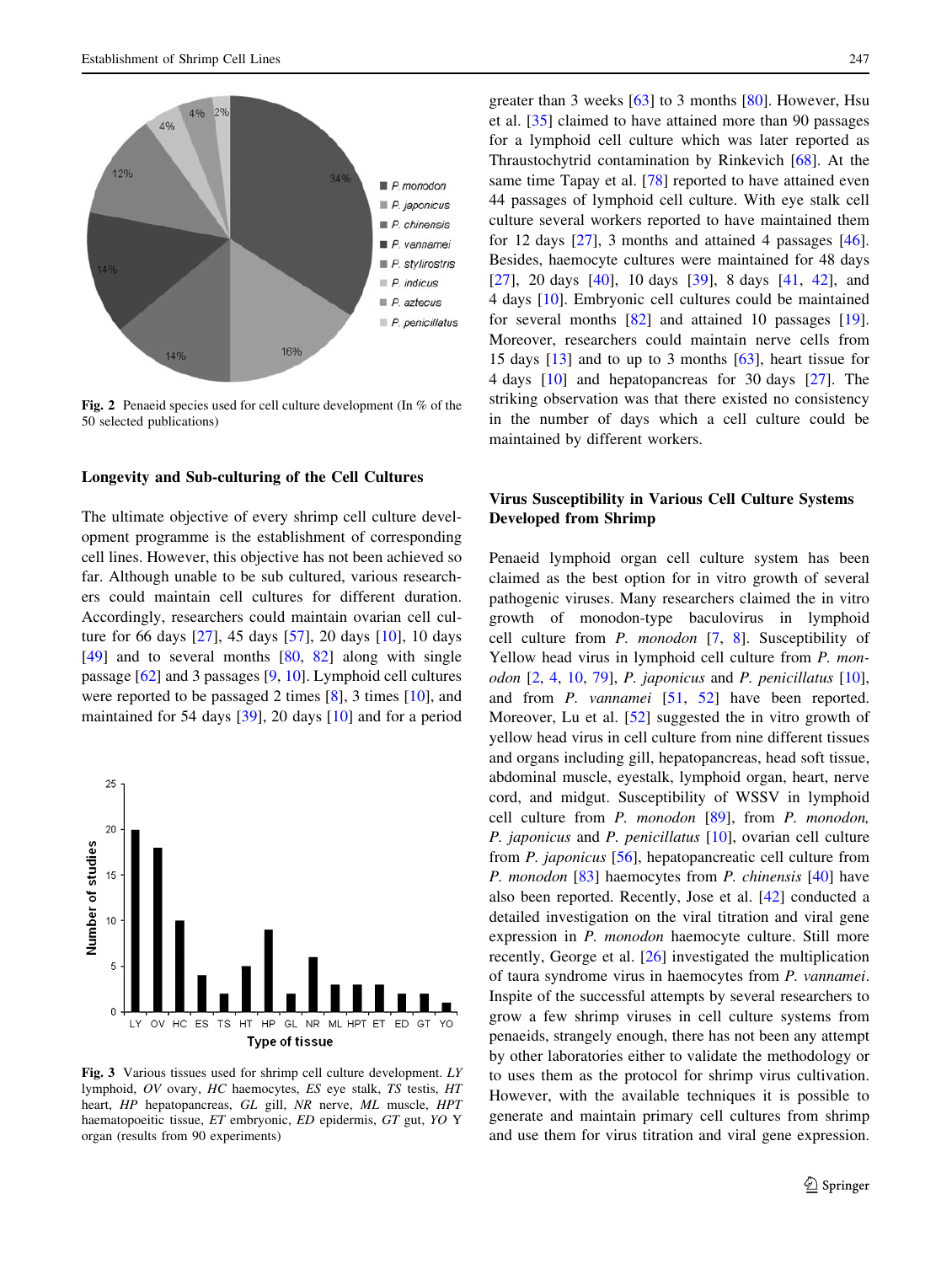## Molecular Approaches for Shrimp Cell Immortalization

Given the tremendous advancements in human and veterinary virology thanks to the availability of a variety of cell lines, any radical change in crustacean virology would be possible only if appropriate cell lines for in vitro cultivation of intracellular pathogenic agents [[17\]](#page-5-0) could be made available. Considering the past experience in this realm more focus should be on the molecular approaches to immortalize shrimp cells by disrupting cell cycle regulator genes and the telomere maintenance.

Usually somatic cells do not spontaneously immortalize in culture, but instead enter replicative senescence after a finite number of population doublings [[33](#page-5-0), [34](#page-5-0)]. In contrast to mammals and most insects, decapod crustaceans can enlarge their organs in the adult life period and regenerate lost appendages, organs with indeterminate growth [\[86](#page-7-0)]. The high regeneration capability of the crustacean cells (including shrimp) do not show neoplastic transformation and thus it prevents spontaneous immortalization. Neoplastic transformation can be achieved by transfection with active oncogenes [\[66](#page-6-0)], the technique which has not yet been fully applied to crustacean and aquatic invertebrate cells [\[17](#page-5-0)]. Moreover, unveiling the molecular and regulatory mechanisms that prevent neoplastic transformation in shrimp cells (decapod crustaceans) might provide new leads for the development of anti-ageing and anti-cancer interventions in humans [[86](#page-7-0)].

To date, oncogenic mammalian virus gene, simian virus 40 large T antigen [[36,](#page-5-0) [37,](#page-5-0) [78\]](#page-6-0) has only been used for transformation of primary shrimp cell culture. The first transformation attempt in lymphoid organ primary cell culture of P. stylirostris was made in 1995 [[78\]](#page-6-0) with the pSV-3 neo plasmid vector encoding SV40-T antigen gene from Simian virus-40 by lipofection. Further, retroviral vectors pseudotyped with the envelop glycoprotein of VSV was proved to be infective to primary cell cultures from P. stylirostris [\[73](#page-6-0)], however, without any direct evidence of integration. Even though, researchers [[36,](#page-5-0) [37\]](#page-5-0) proved the use of VSV-G pseudotyped pantropic retroviral vectors by confirming the stable expression of SV40T gene in post transfected cells, the attempts failed to induce in vitro transformation. Moreover, Claydon and Owens [[17\]](#page-5-0) transfected human papillomaviruses (HPV) E6 and E7 genes into the Cherax quadricarinatus cells by lipofection and the successful transfection was demonstrated by the presence of oncogene mRNA by RT-PCR. While transfection of the oncogenes was successful and transfected cells survived more than 150 days, cell proliferation was stagnant due to the lack of telomere maintenance.

Telomerase activity in cultured cells is a limiting proliferating factor, as inactivation of pRb and p53 pathways [\[77](#page-6-0)] in combination with activation of a telomere maintenance mechanism is suggested to be necessary for immortalization of somatic cells [\[5](#page-5-0), [84\]](#page-7-0). Ablation of cell cycle checkpoint genes through mutation or viral oncogene expression is necessary to lead escape from senescence, additional doublings, and entrance into crisis phase, and finally the emergence of immortal clones. In the vast majority of cases, telomerase is reactivated and telomeres are stabilized [[22\]](#page-5-0). Moreover, researchers proved that the introduction of telomerase activity in normal human cells caused an extension of replicative life span [\[5](#page-5-0), [75,](#page-6-0) [85\]](#page-7-0). In our study (un-published data) we could not find any telomerase activity in primary lymphoid cell culture using telomeric repeat amplification protocol assay. Even though, this is contradictory to the reported active telomerase activity in cultured lymphoid organ cells for up to 30 days [\[47](#page-6-0)], till date, no additional report has been seen in literature to confirm the telomerase activity in the cultured shrimp cells.

As spontaneous and induced transformation of somatic penaeid cells has not taken place [\[15](#page-5-0)], attempts to create hybrid cells by fusing cells from an immortal cell line of insects (Epithelioma papulosum cyprinid and Spodoptera frugiperda) with haemocytes from P. monodon were made and accordingly three fusion-cells could be produced (F11, F12 and F13). However, shrimp genes and viral susceptibility could not be observed in the fusion-cells; this happens to be the first attempt to produce hybrid cells from shrimp cells.

## 25 Years of Futile History of Cell Line Development: What Went Wrong and What Could be Done?

The 'futile attempts' in shrimp cell line development might be the outcome of the neglect on 'know your animal' [[54\]](#page-6-0) philosophy, as the successful history of insect cell lines started from the in-depth knowledge gained on the insect biochemistry with which an appropriate and exclusive insect cell culture medium could be developed [[91,](#page-7-0) [92](#page-7-0)]. Despite the modification of commercially available medium based on hemolymph analysis [[18,](#page-5-0) [74](#page-6-0)] an exclusive medium for the growth and development of shrimp cells in vitro has not been accomplished. Even though, Wyatt [[91\]](#page-7-0) was not totally successful, her contribution was essential to Grace's ultimate success in the development of Grace's insect cell culture medium [[30–32\]](#page-5-0) which resulted in the development of over 500 insect cell lines [[53,](#page-6-0) [54\]](#page-6-0). Such a scientific temper should be imbibed in the shrimp cell culture research for successful development of a continuous cell line. Moreover, lack of third party validation and confirmation of results achieved by researchers in sister institutions has also hampered the progress of research in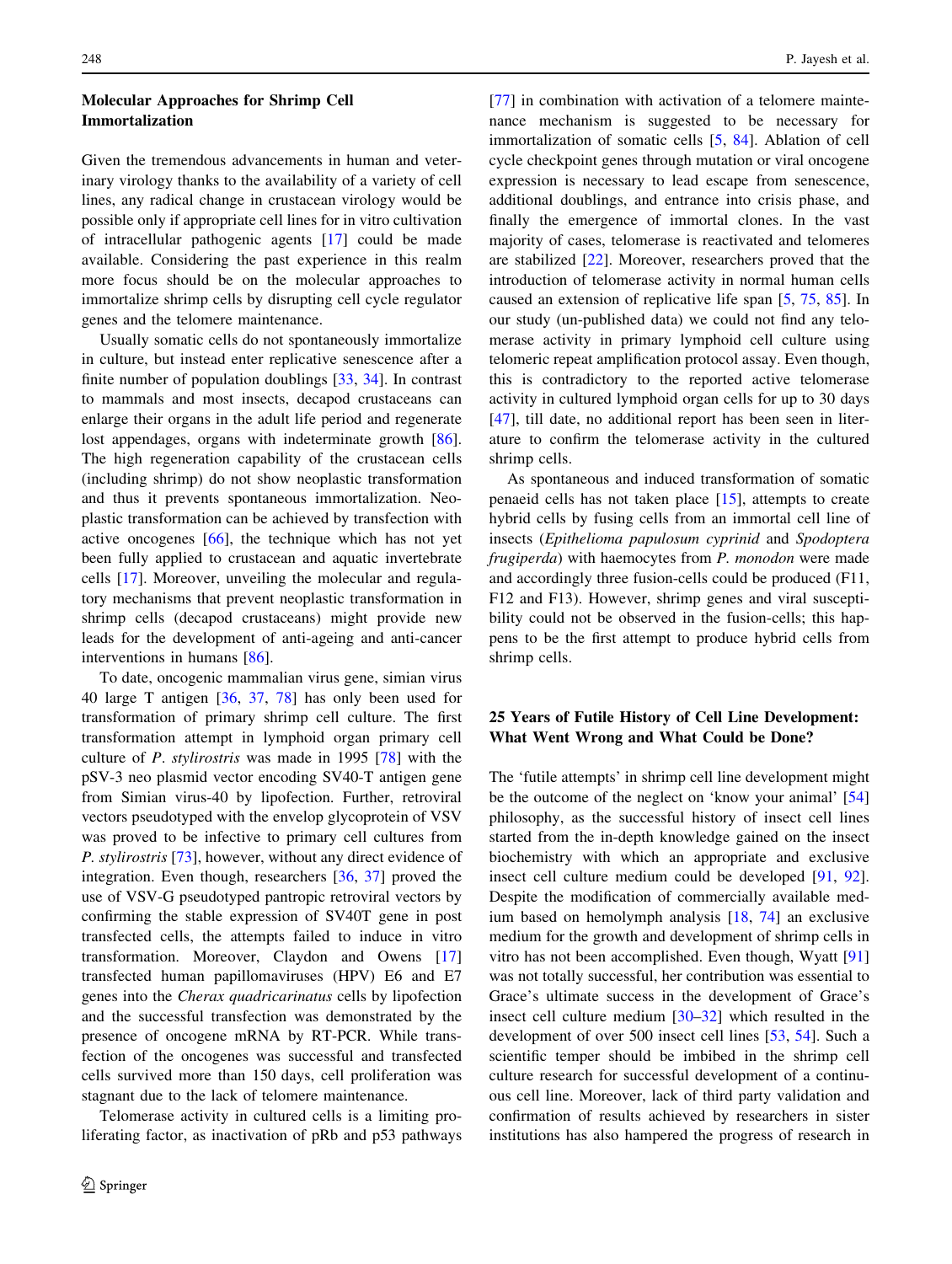<span id="page-5-0"></span>shrimp cell culture development with a diminishing output. The transformation studies include identification of a putative promoter system to construct transformation and transduction vectors specific to shrimp. Development of hybrid cell line might also will pave way for the development of penaeid virus susceptible fusion cell lines. Moreover transgenic expression of oncogene and telomerase reverse transcriptase might also lead to a successful outcome of a valid shrimp cell line.

#### References

- 1. Adams JR. Introduction and classification of viruses of invertebrates. In: Adams JR, Bonami JR, editors. Atlas of invertebrate viruses. Florida: CRC Press Inc.; 1991. p. 1–8.
- 2. Assavalapsakul W, Smith DR, Panyim S. Identification and characterization of a Penaeus monodon lymphoid cell-expressed receptor for the yellow head virus. J Virol. 2006;80:262–9.
- 3. Assavalapsakul W, Tirasophon W, Panyim S. Antiserum to the gp116 glycoprotein of yellow head virus neutralizes infectivity in primary lymphoid organ cells of Penaeus monodon. Dis Aquat Organ. 2005;63:85–8.
- 4. Assavalapsakul W, Smith DR, Panyim S. Propagation of yellow head virus particles prior to cytopathic effect in primary lymphoid cell cultures of Penaeus monodon. Dis Aquat Organ. 2003;55:253–8.
- 5. Bodnar AG, Ouelette M, Frolkis M, Holt SE, Chiu C, Morin GB, Harley CB, Shay JW, Lichtsteiner S, Wright WE. Extension of life span by introduction of telomerase into normal human cells. Science. 1998;279:349–52.
- 6. Bonami JR. Shrimp viruses. In: Mahy BWJ, Regenmortel MHVv, editors. Encyclopedia of virology. Oxford: Academic; 2008. p. 567–76.
- 7. Catap ES, Nudo LP. Susceptibility of primary cultured cells from the lymphoid organ of Penaeus monodon to monodon baculovirus (MBV) and white spot syndrome virus (WSSV). Philipp Agric Sci. 2008;91:450–8.
- 8. Chen S, Kou GH. Infection of cultured cells from lymphoid organ of Penaeus monodon fabricius by monodon-type baculovirus (MBV). J Fish Dis. 1989;12:73–6.
- 9. Chen S, Chi SC, Kou GH, Liao IC. Cell culture from tissues of grass prawn, Penaeus monodon. Fish Pathol. 1986;21:161–6.
- 10. Chen SN, Wang CS. Establishment of cell culture systems from penaeid shrimp and their susceptibility to white spot disease and yellow head viruses. Methods Cell Sci. 1999;21:199–206.
- 11. Chen SN, Jong KJ, Kou GH. Cell cultures from hematopoietic tissue and ovary of penaeid shrimp, Penaeus monodon. In: Kuroda Y, Kurstak E, Maramorosch K, editors. Invertebrate and fish tissue culture. Berlin: Springer-Verlag; 1988. p. 195–8.
- 12. Chen SN, Jong KJ, Kou GH. Cell cultures derived from tissues of penaeid shrimp, Penaeus penicillatus, hard clam/Meretrix lusoria. In: Mitsuhashi J, editor. Invertebrate cell system applications. Florida: CRC Press Inc.; 1989. p. 253–62.
- 13. Chun-Lei G, Jin-Sheng S, Jian-Hai X. Primary culture and characteristic morphologies of medulla terminalis neurons in the eyestalks of Chinese shrimp, Fenneropenaeus chinensis. J Exp Mar Biol Ecol. 2003;290:71–80.
- 14. Claydon K, Tahir RAH, Said HM, Lakim MH, Tamat W. Prevalence of shrimp viruses in wild Penaeus monodon from Brunei Darussalam. Aquaculture. 2010;308:71–4.
- 15. Claydon K, Roper KG, Owens L. Attempts at producing a hybridised Penaeus mondon cell line by cellular fusion. Fish Shellfish Immunol. 2010;29:539–43.
- 16. Claydon K. Advances in crustacean cell culture. Ph.D. Thesis, Townsville: James Cook University; 2009.
- 17. Claydon K, Owens L. Attempts at immortalization of crustacean primary cell cultures using human cancer genes. In Vitro Cell Dev Biol Anim. 2008;44:451–7.
- 18. Ellender RD, Najafabadi AK, Middlebrooks BL. Observations on the primary culture of hemocytes of Penaeus. J Crustac Biol. 1992;12:178–85.
- 19. Fan TJ, Wang XF. In vitro culture of embryonic cells from the shrimp, P chinensis. J Exp Mar Biol Ecol. 2002;267:175–84.
- 20. FAO. The state of world fisheries and aquaculture 2010. Rome: Food and Agriculture Organization of the United Nations; 2010.
- 21. Flegel TW. Detection of major penaeid shrimp viruses in Asia, a historical perspective with emphasis on Thailand. Aquaculture. 2006;258:1–33.
- 22. Forsyth NR, Morales CP, Damlez S, Bomanz B, Wrightz WE, Kopelovich L, Shay JW. Spontaneous immortalization of clinically normal colon-derived fibroblasts from a familial adenomatous polyposis patient. Neoplasia. 2004;6:258–65.
- 23. Fraser CA, Hall MR. Studies on primary cell cultures derived from ovarian tissue of Penaeus monodon. Methods Cell Sci. 1999;21:213–8.
- 24. Freshney RI. Culture of animal cells: a manual of basic technique. New York: Wiley-Liss; 2000.
- 25. Fuerst JA, Sambhi SK, Paynter JL, Hawkins JA, Atherton JG. Isolation of a bacterium resembling Pirellula species from primary tissue culture of the giant tiger prawn (Penaeus monodon). Appl Environ Microbiol. 1991;57:3127–34.
- 26. George SK, Kaizer KN, Betz YM, Dhar AK. Multiplication of Taura syndrome virus in primary hemocyte culture of shrimp (Penaeus vannamei). J Virol Methods. 2011;172:54–9.
- 27. George SK, Dhar AK. An improved method of cell culture system from eye stalk, hepatopancreas, muscle, ovary, and hemocytes of Penaeus vannamei. In Vitro Cell Dev Biol Anim. 2010;46:801–10.
- 28. Ghosh D, Ray AK, Dasmahapatra AK. Primary culture of prawn hepatocytes in serum free media. In Vitro Cell Dev Biol Anim. 1995;31:811–3.
- 29. Grace TDC. Development of insect cell culture. In: Maramorosch K, Mitsuhashi J, editors. Invertebrate cell culture applications. London: Academic; 1982. p. 1–8.
- 30. Grace TDC, Brzostowski HM. Analysis of the amino acids and sugars in an insect cell culture medium during cell growth. J Insect Physiol. 1966;12:625–33.
- 31. Grace TDC. Establishment of four strains of cells from insect tissues grown in vitro. Nature. 1962;195:788–9.
- 32. Grace TDC. Effect of various substances on growth of silkworm tissues in vitro. Aust J Biol Sci. 1958;11:407–17.
- 33. Hayflick L. The limited in vitro lifetime of human diploid cell strains. Exp Cell Res. 1965;37:614–36.
- 34. Hayflick L, Moorhead PS. The serial cultivation of human diploid cell strains. Exp Cell Res. 1961;25:585–621.
- 35. Hsu Y, Yang YH, Chen YC, Tung MC, Wu JL, Engelking MH, Leong JC. Development of an in vitro subculture system for the oka organ (Lymphoid tissue) of Penaeus monodon. Aquaculture. 1995;136:43–55.
- 36. Hu GB, Wang D, Ji-Xiang Chen. Retroviral delivery of simian virus 40 large T antigen gene into primary cultured ovary cells of the penaeid shrimp, Penaeus chinensis: indirect evidence of retroviral integration. J World Aquac Soc. 2010;41:137–43.
- 37. Hu GB, Wang D, Wang CH, Yang KF. A novel immortalization vector for the establishment of penaeid shrimp cell lines. In Vitro Cell Dev Biol Anim. 2008;44:51–6.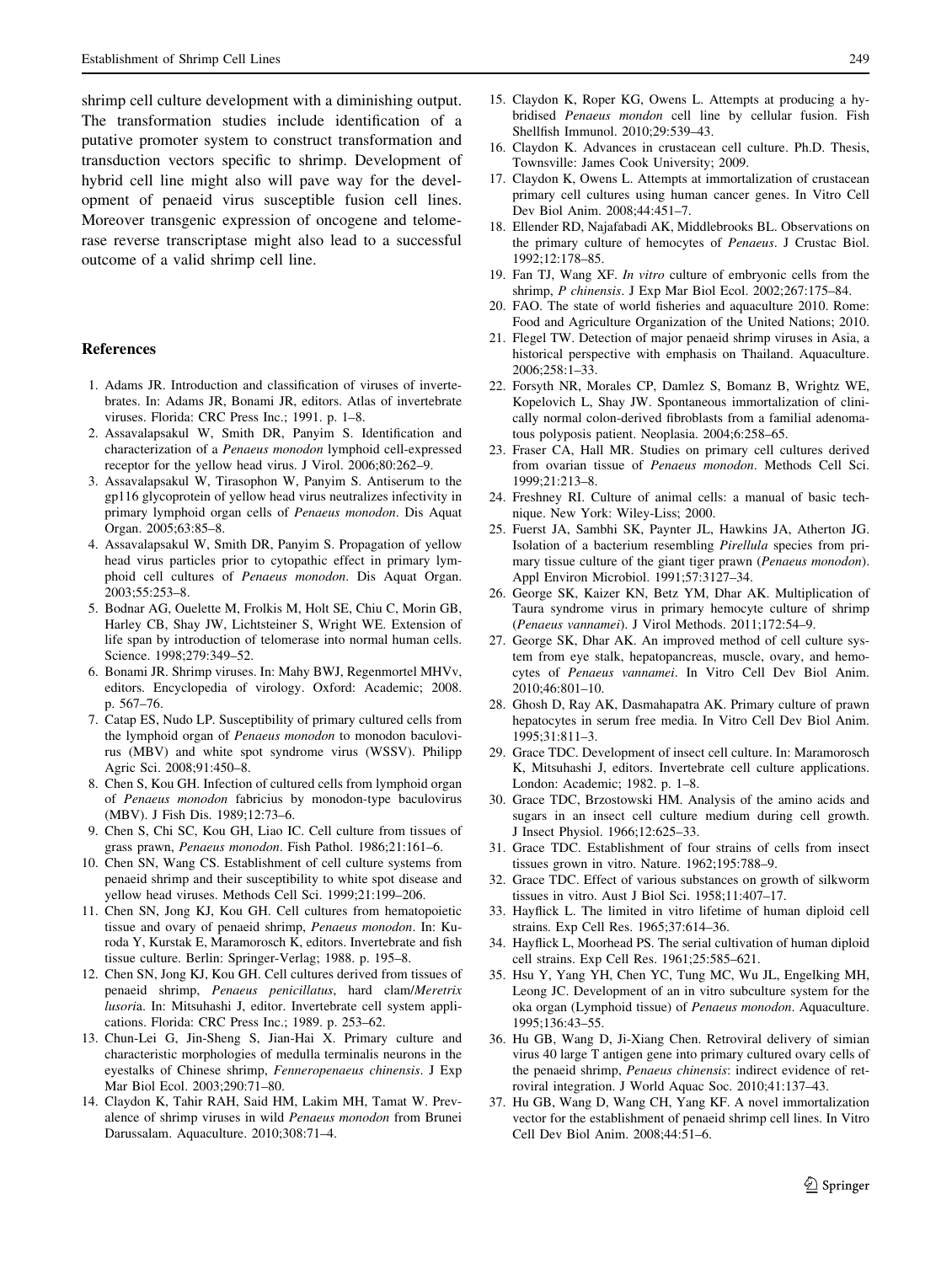- <span id="page-6-0"></span>38. Huang J, Song XL, Yu J, Zhang LJ. The components of an inorganic physiological buffer for Penaeus chinensis. Methods Cell Sci. 1999;21:223–5.
- 39. Itami T, Maeda M, Kondo M, Takahashi Y. Primary culture of lymphoid organ cells and haemocytes of kuruma shrimp, Penaeus japonicus. Methods Cell Sci. 1999;21:237–44.
- 40. Jiang YS, Zhan WB, Wang SB, Xing J. Development of primary shrimp hemocyte cultures of Penaeus chinensis to study white spot syndrome virus (WSSV) infection. Aquaculture. 2005;253: 114–9.
- 41. Jose S, Jayesh P, Mohandas A, Philip R, Singh ISB. Application of primary haemocyte culture of Penaeus monodon in the assessment of cytotoxicity and genotoxicity of heavy metals and pesticides. Mar Environ Res. 2011;71:169–77.
- 42. Jose S, Mohandas A, Philip R, Singh ISB. Primary hemocyte culture of Penaeus monodon as an in vitro model for white spot syndrome virus titration, viral and immune related gene expression and cytotoxicity assays. J Invertebr Pathol. 2010;105: 312–21.
- 43. Jose S. Cell culture from Penaeus monodon: development and application. Ph.D. Thesis, Cochin: University of Science and Technology; 2009.
- 44. Kasornchandra J, Khongpradit R, Ekpanithanpong U, Boonyaratpalin S. Progress in the development of shrimp cell cultures in Thailand. Methods Cell Sci. 1999;21:231–5.
- 45. Ke H, Liping W, Yumei D, Shuji Z. Studies on a cell culture from the hepatopancreas of the oriental shrimp, Penaeus orientalis kishinouye. Asian Fish Sci. 1990;3:299–307.
- 46. Kumar SG, Singh ISB, Philip R. Cell culture systems from the eye stalk of Penaeus indicus. In: Lindner-Olsson E, Chatzissavidou N, Lullau E, editors. Animal cell technology: from target to market. Kluwer: London; 2001. p. 261–5.
- 47. Lang GH, Wang Y, Nomura N, Matsumura M. Detection of telomerase activity in tissues and primary cultured lymphoid cells of Penaeus japonicus. Mar Biotechnol. 2004;6:347–54.
- 48. Lang GH, Nomura N, Matsumura M. Growth by cell division in shrimp (Penaeus japonicas) cell culture. Aquaculture. 2002;213: 73–83.
- 49. Leudeman R, Lightner DV. Development of an in vitro primary cell system from the penaeid shrimp, Penaeus stylirostris and Penaeus vannamei. Aquaculture. 1992;101:205–11.
- 50. Lightner DV. Virus diseases of farmed shrimp in the Western Hemisphere (the Americas): a review. J Invertebr Pathol. 2011; 106:110–30.
- 51. Lu Y, Tapay LM, Loh PC, Brock JA, Gose RB. Development of a quantal assay in primary shrimp cell culture for yellow head baculovirus (YBV) of penaeid shrimp. J Virol Methods. 1995;52: 231–6.
- 52. Lu Y, Tapay LM, Loh PC, Brock JA, Gose RB. Distribution of yellow-head virus in selected tissues and organs of penaeid shrimp Penaeus vannamei. Dis Aquat Organ. 1995;23:67–70.
- 53. Lynn DE. Novel techniques to establish new insect cell lines. In Vitro Cell Dev Biol Anim. 2001;37:319–21.
- 54. Lynn DE. Development of insect cell lines: virus susceptibility and applicability to prawn cell culture. Methods Cell Sci. 1999; 21:173–81.
- 55. Machii A, Wada KT, Awaji M, Nakamura HK, Townsley SJ. Some characters of cells of the midgut gland and chytrids from primary cultures of the prawn Penaeus japonicus. In: Kuroda Y, Kurstak E, Mararnorosch K, editors. Invertebrate and fish tissue culture. Tokyo: Japanese Scientific Societies Press; 1988. p. 11–4.
- 56. Maeda MHS, Mizuki E, Itami T, Ohba M. Replication of white spot syndrome virus in ovarian primary cultures from the kuruma shrimp, Marsupenaeus japonicus. J Virol Methods. 2004;116: 89–94.
- 57. Maeda MEM, Itami T, Ohba M. Ovarian primary tissue culture of the kuruma shrimp Marsupenaeus japonicus. In Vitro Cell Dev Biol Anim. 2003;39:208–12.
- 58. Manohar BM, Vivek KV, Kumanan K. Studies on a cell culture derived from hepatopancreas of tiger prawn Penaeus monodon. Indian J Fish. 2001;48:183–8.
- 59. Mitsuhashi J. Invertebrate tissue culture methods. Tokyo: Springer-Verlag; 2002.
- 60. Mitsuhashi J. Development of highly nutritive culture media. In Vitro Cell Dev Biol Anim. 2001;37:330–7.
- 61. Mitsuhashi J. Nutritional requirements of insect cells in vitro. In: Mitsuhashi J, editor. Invertebrate cell system applications. Florida: CRC Press; 1989. p. 3–20.
- 62. Mulford AL, Austin B. Development of primary cell culture from Nephrops norvegicus. Methods Cell Sci. 1998;19:269–75.
- 63. Nadala E, Loh PC, Lu Y. Primary culture of lymphoid, nerve and ovary cells from Penaeus stylirostris and Penaeus vannamei. In Vitro Cell Dev Biol Anim. 1993;29:620–2.
- 64. Najafabadi AK, Ellender RD, Middlebrooks BL. Analysis of shrimp hemolymph and ionic modification of a Penaeus cell culture formulation. J Aquat Anim Health. 1992;4:143–8.
- 65. Owens L, Smith J. Early attempts at production of prawn cell lines. Methods Cell Sci. 1999;21:207–11.
- 66. Ratner L, Josephs SF, Wong-Staal F. Oncogenes: their role in neoplastic transformation. Annu Rev Microbiol. 1985;39:419–49.
- 67. Rinkevich B. Cell cultures from marine invertebrates: new insights for capturing endless stemness. Mar Biotechnol. 2011;13:345–54.
- 68. Rinkevich B. Cell cultures from marine invertebrates: obstacles, new approaches and recent improvements. J Biotechnol. 1999; 70:133–53.
- 69. Roper KG, Owens L, West L. The media used in primary cell cultures of prawn tissues: a review and a comparative study. Asian Fish Sci. 2001;14:61–75.
- 70. Rosenthal J, Diamant A. In vitro primary cell culture from Penaeus semisulcatus. In: Perkins FO, Chen TC, editors. Pathology in marine science. San Diego: Academic; 1990. p. 7–13.
- 71. Sa'nchez-Paz A. White spot syndrome virus: an overview on an emergent concern. Vet Res. 2010;41:43.
- 72. Sano T. A novel tissue organized in the primary hemolymph culture of Penaeus japonicus bate. Aquaculture. 1998;164:289–96.
- 73. Shike HS, Klimpel KS, Burns JC. Expression of foreign genes in primary cultured cells of the blue shrimp Penaeus stylirostris. Mar Biol. 2000;137:605–11.
- 74. Shimizu C, Shike H, Klimpel KR, Burns JC. Hemolymph analysis and evaluation of newly formulated media for culture of shrimp cells (Penaeus stylirostris). In Vitro Cell Dev Biol Anim. 2001;37:322–9.
- 75. Simons JWIM. A theory on cellular aging and immortalization. In: Macieira-Coelho A, editor. Progress in molecular and subcellular biology—cell immortalization. Berlin: Spinger-Verlag; 1999. p. 1–21.
- 76. Smagghe G, Goodman CL, Stanley D. Insect cell culture and applications to research and pest management. In Vitro Cell Dev Biol Anim. 2009;45:93–105.
- 77. Smeets SJ, van der Plas M, SchaaijVisser TB, van Veen EA, van Meerloo J, Braakhuis BJ, Steenbergen RD, Brakenhoff RH. Immortalization of oral keratinocytes by functional inactivation of the p53 and pRb pathways. Int J Cancer. 2011;128:1596–605.
- 78. Tapay L, Lu Y, Brock JA, Nadala ECB, Loh PC. Transformation of primary cultures of shrimp (Penaeus stylirostris) lymphoid (Oka) organ with simian virus-40 (T) antigen. Proc Soc Exp Biol Med. 1995;209:73–8.
- 79. Tirasophon W, Roshorm Y, Panyim S. Silencing of yellow head virus replication in penaeid shrimp cells by dsRNA. Biochem Biophys Res Commun. 2005;334:102–7.